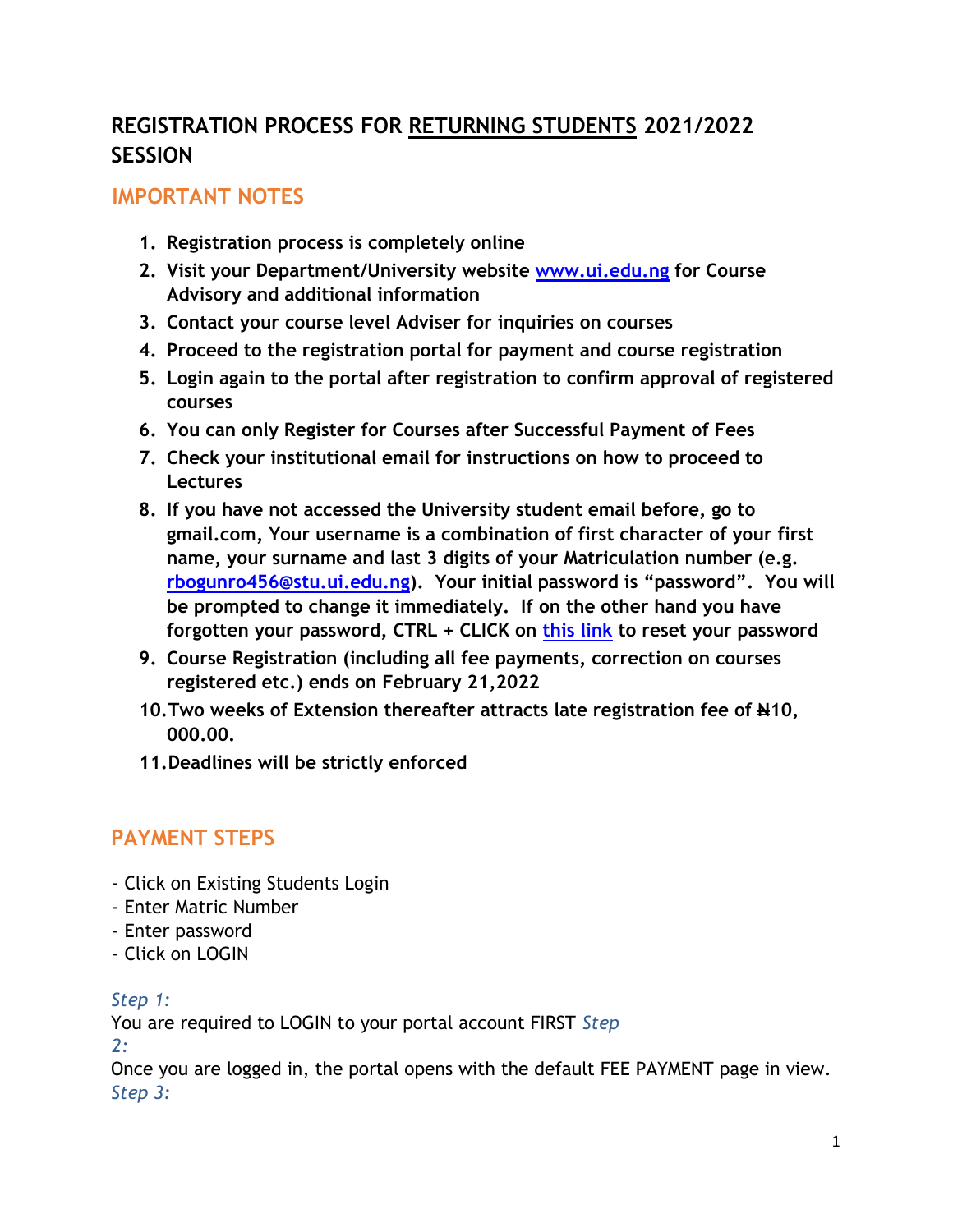Click on PAY YOUR FEES at the top right corner of that page.

*Step 4:* 

Select the fee type by checking the box against your preferred fee type and click on Add Selected Items to my Fees List and further click on proceed.

*Step 5:* 

Once page refreshes, check the box against "Remita" and click on Post Now *Step 6:* 

Your fee statement appears. Please NOTE AND COPY out the Reference Number *Step 7:* 

Click on Proceed to gateway and wait for the page to refresh.

*Step 8:* 

PLEASE NOTE: The page refreshes with the Remita Platform and all the payment modes can be sighted *Step 9:* 

If you choose either of INTERNET BANKING or CARD PAYMENT in steps 1 And 2 above, you can proceed by clicking on your respective bank and proceed with the payment. *Step 10:* 

If however you want to PAY AT THE BANK you are then required to NOTE AND WRITE DOWN the REMITA RETRIEVAL REFERENCE (RRR) and take it to your bank of choice. *Step 11:* 

With that RRR number, the bank will pay the fees on your behalf and you return to the portal to register/submit your courses.

*Kindly note that you will not be able to proceed to Registration without paying the Technology fees amongst others* 

# **COURSE REGISTRATION STEPS**



-CLICK on the **My Registration** at the top left of the Page or **Course Registration** towards center right of the page.

-Default Course for the academic sessions are displayed on the page.